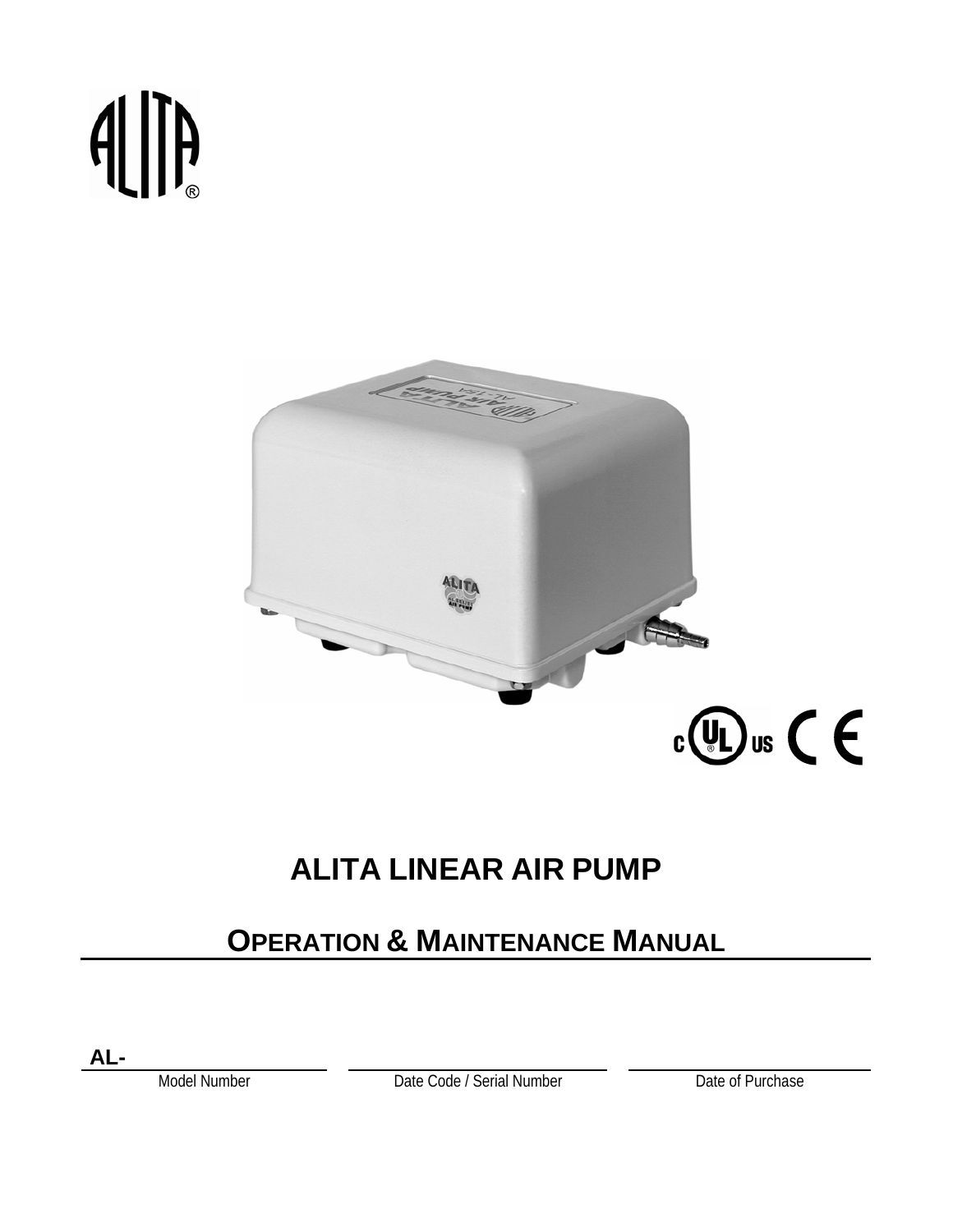### **LIMITED WARRANTY**

ALITA warrants to the original retail consumer purchaser ("Customer") that the ALITA Products, when properly installed and operated under normal conditions of use, will be free from defects in materials and workmanship for a period of three (3) years from the date of purchase from ALITA or an authorized ALITA representative or distributor. Customer is responsible for registration of product warranty and maintaining a dated proof of purchase, and such registration and proof shall be used to determine warranty eligibility.

ALITA Limited Warranty covers only those defects which arise as a result of normal use of the product and do not apply to any: (a) defect or malfunctions resulting from failure to properly install, operate or maintain the ALITA Product in accordance with printed instructions provided; (b) failures resulting from abuse, accident or negligence; (c) ALITA Products which are not install in accordance with applicable local codes, ordinances and good trade practices; (d) operation outside the ALITA Product's specifications or used for purposes other than for what it was designed and manufactured; (e) improper or inadequate maintenance or modification, and (f) damage due to shipment, lightning, natural disaster, earthquake, fire, flood, force majeure or circumstances beyond the control of ALITA.

If within the duration of Limited Warranty, the ALITA Product shall prove to be defective due to defective materials or workmanship of ALITA, ALITA shall either repair or replace the defective product, at ALITA's option. ALITA shall have no obligation to repair or replace until the Customer returns the defective product, together with dated proof of purchase and written notice of alleged defect to ALITA. Customer may be required at ALITA's request to verify that he or she is the original purchaser of the ALITA Product and the ALITA Product has been installed and operated in accordance with ALITA's instructions. Any replacement product may be either new or like-new, provided that it has functionality at least equal to that of the product being replaced. No requests for service under this warranty will be accepted if received more than 30 days after the term of the warranty.

ALITA shall be liable only for the cost of the replacement part, or the repair of any defective part. Customer shall be responsible for labor, cost of removal and installation at Customer's premises, transportation and insurance cost to and from ALITA, and any other incidental costs.

Correction of defects, in the manner and for the duration of the warranty described in this Limited Warranty, shall constitute complete fulfillment of all liabilities and responsibilities of ALITA to the Customer with respect to the product, and shall constitute full satisfaction of all claims, whether based on contract, negligence, strict liability or otherwise.

Except for the obligations specifically set forth in this Limited Warranty, in no event shall ALITA be liable for direct, indirect, special, incidental, or consequential damages, whether based on contract, tort, or any other legal theory and whether advised of the possibility of such damages.

ALITA disclaims all other warranties with respect to ALITA Product, whether implied, and specifically disclaim the implied warranties or conditions or merchantability, satisfactory quality, fitness of a particular purpose.

Unauthorized extensions of warranties by the customer shall remain customer's responsibility.

ALITA reserves the right to change or improve its products or any portions thereof without being obligated to provide such a change or improvement for units sold and/or shipped prior to such a change or improvement.

The limited warranties described herein shall be the sole and exclusive remedy available to the Customer. This warranty is void if the ALITA Product has been improperly used, mishandled, disassembled or modified.

CUSTOMER IS RESPONSIBLE FOR DETERMINING THE SUITABILITY OF ALITA PRODUCTS FOR CUSTOMER'S USE OR RESALE, OR FOR INCORPORATING THEM INTO OBJECTS OR APPLICATIONS WHICH CUSTOMER DESIGNS, ASSEMBLES, CONSTRUCTS OR MANUFACTURES.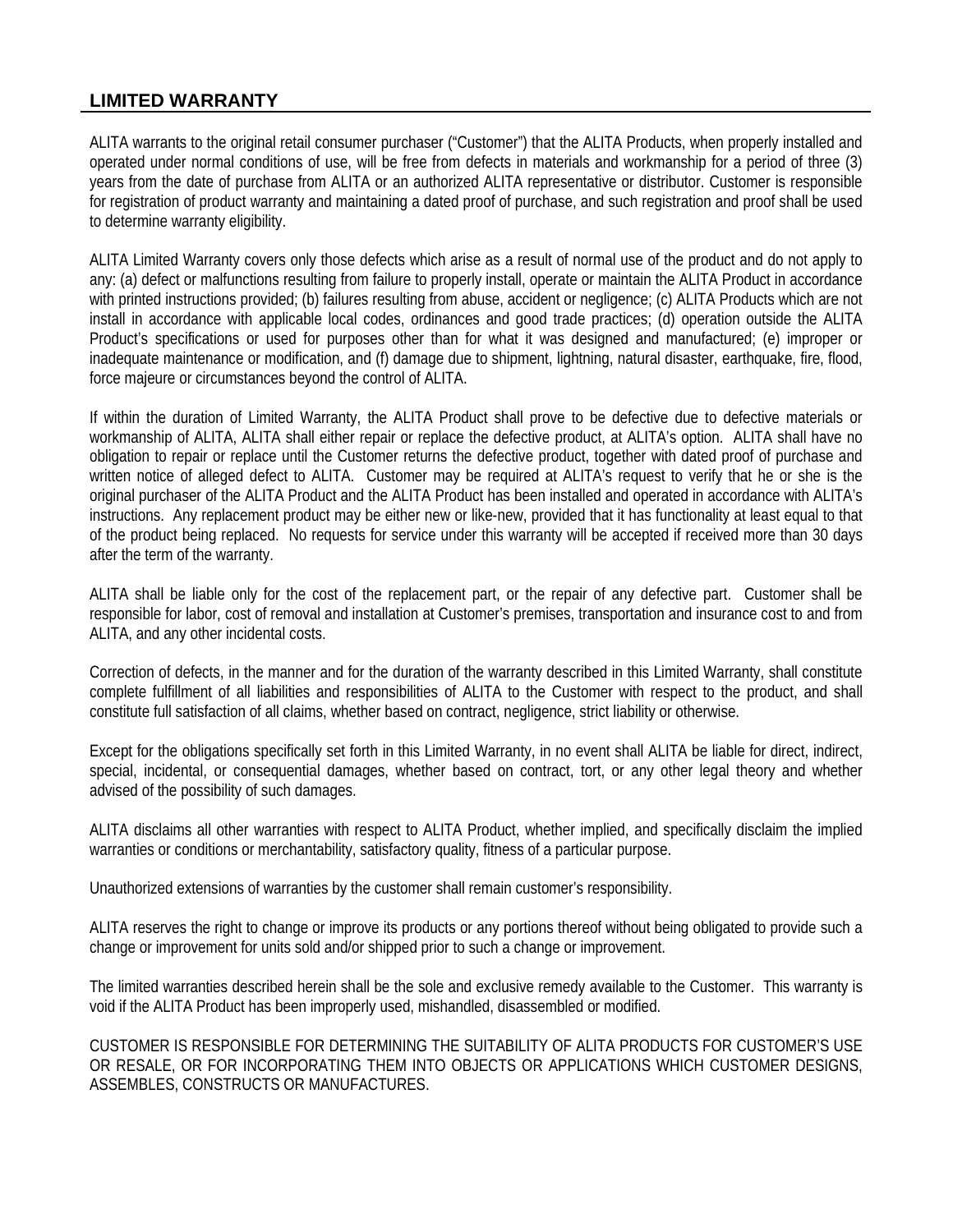## **SAFETY INSTRUCTIONS**

**WARNINGS** Special care should be taken when operating an electrical device. To avoid possible **Electric Shock** or risk to personal safety, please observe all electrical safety rules and tips. Here are some examples:

- To prevent electric shock resulting from water back-siphoning, pump must be installed above the water level.
- Reduce the risk of bursting by only use air handling devices rated for pressure no less than 8 psi.
- Connect the pump only to an outlet with GFCI (see Proper Grounding).
- Do not use this pump in the vicinity of explosive or flammable materials, liquids or gases.
- Do not use the air pump other than to pump air.
- Do not operate this pump if it falls into or being flood by water.
- Do not operate this pump when there is water on parts that are not intended to be wet.
- Do not operate this pump if it has a damaged cord or plug, if it is not working properly, or if it has been damaged or dropped.
- Keep power cable away from heated surfaces.
- To prevent any personal injury or damage to the equipment, operate the pump only in fully assembled state.

# **INSTALLATION NOTES**

Install the pump upright securely on a dry and stable horizontal surface prior to operation. Sit pump in shaded area that shelters from excessive weathering. Do not allow pump to swelter under intense sun or flooded by rain, and avoid places with excessive dust or debris. The ambient operating temperature for this pump is between  $41^{\circ}$ F ( $5^{\circ}$ C) and  $104^{\circ}$ F ( $40^{\circ}$ C). Operation of pump in temperature outside of the recommended temperature range may result in malfunction or severely shorten the pump life.

For aeration applications, the pump should be installed above the water surface level. If necessary, install a reliable low air resistance check valve to prevent water back flow or siphon when electrical power is turned off. Inspect and replace clogged check valve regularly.

From a drip loop (U shape) for the power cable to prevent any water dripping down the line from entering the electrical outlet, which could cause a short or electric shock.

**PROPER GROUNDING** In the event of an electrical short circuit, grounding reduces the risk of electric shock by providing an escape wire for the electric current. This product is equipped with a cord having a grounding wire with an appropriate grounding plug. The plug must be plugged into an outlet that is properly installed and grounded in accordance with all local codes and ordinances.

Connect the pump only to an outlet with **GFCI (Ground Fault Circuit Interrupter)**. This device should serve to interrupt the flow of electric current in the event of ground faults (electrical current that unintentionally flows to ground). Check proper operation of GFCI every month, and replace faulty GFCI immediately.





Check with a qualified electrician when the grounding instructions are not completely understood, or when in doubt as to whether the product is properly grounded. Do not modify the plug provided; if it do not fit the outlet, have the proper outlet installed by a qualified electrician.

If extension cord is necessary, use only a 3-wire extension cord that has a 3-blade grounding plug, and a 3-slot receptacle that accepts the plug on the pump. Make sure your extension cord is not damaged. When using an extension cord, be sure to use one heavy enough to carry the current the pump draws. For lengths less than 50 ft, No. 16/3 AWG extension cord shall be used. An undersized cord can result in a drop in line voltage, loss of power and overheating.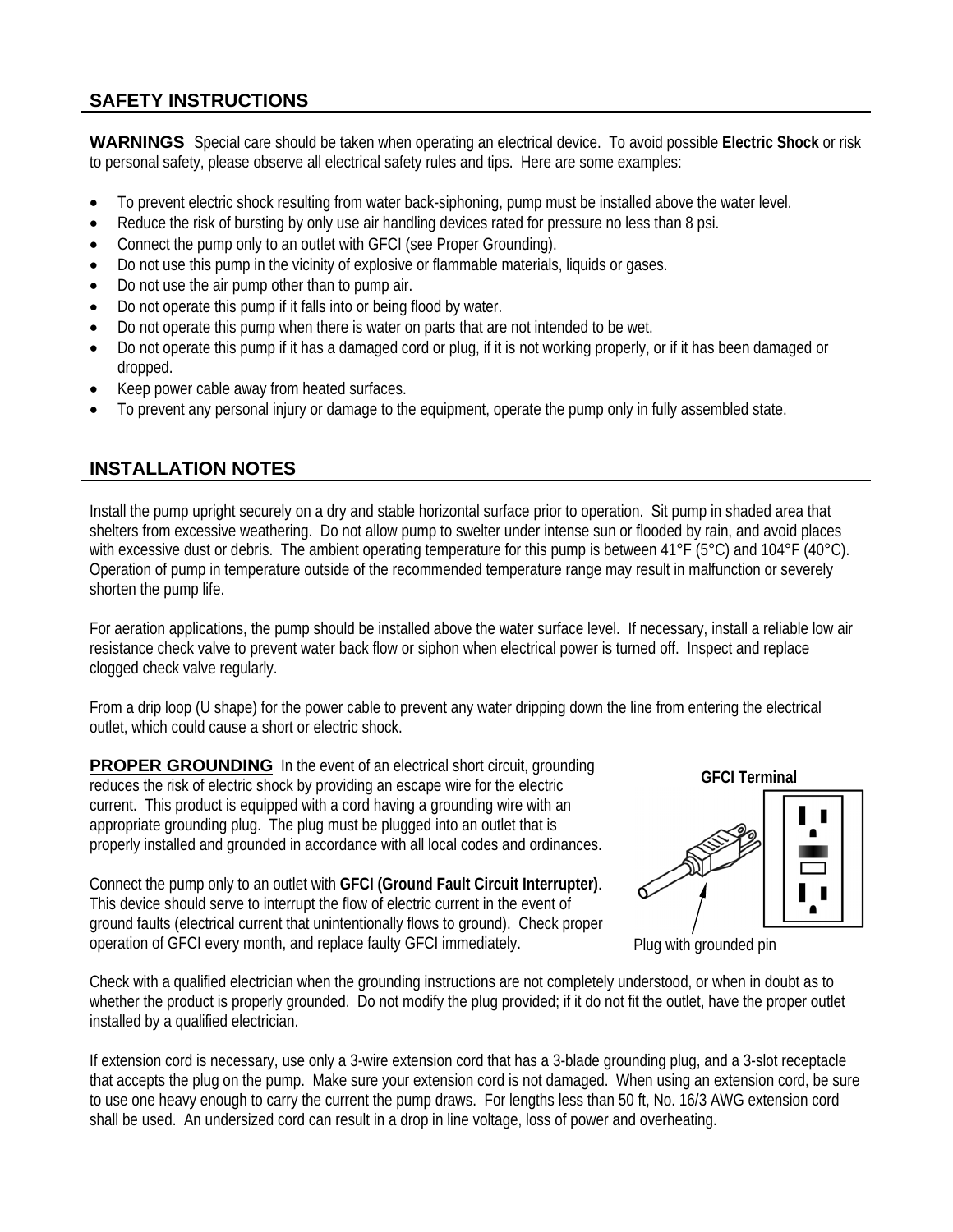# **OPERATION NOTES**

Do not block or restrict pump discharge. Excessive back pressures can stress and shorten the service life of pump diaphragms and may lead to pump damages. Vent excess air volume with a bleed valve.

Efficient air delivery or division can be accomplished by:

Use airline with large inner diameter and matching pipe fittings. For example, 3/8" ID and 1/4" ID airline offer 4X and 1.8X more cross sectional area than that of 3/16" ID airline, respectively. When lengthy airline is installed, friction loss from larger airline is very low or negligible.



- When dividing the air volume to multiple outlets, use the largest airline tube possible between the pump and the air manifold. Select or construct an air manifold that offers a large inlet fitting. Gang valve with same size inlet and outlets is useful for subdivision.
- Select air diffusing media (i.e. air stone, porous pipe, etc.) with large surface area or in sufficient quantity. Higher air resistance may develop due to limited diffusing area.

**PROPER VENTILATION** The air pump must have sufficient room and air circulation for proper heat dissipation. Good ventilation ensures lower operating temperature and prevent thermal stress to key components such as pump diaphragms and coil windings.

Proper winterization technique may require the pump be relocated indoor or protected by an enclosure. Avoid any pump enclosure that insulate and increase the pump's operating temperature. Modify the enclosure if the pump's operating temperature is higher than normal.

In case of unusual noise or odor from the pump, turn off the power immediately, consult the maintenance guide, or contact your nearest pump representative or Alita service department for assistance.

### **CAUTIONS**

- Do not attempt to operate this pump with corrosive gases, fluids, airborne particles or solids. Any vapor or oil-based contaminants must be filtered out.
- Do not lubricate this oil-less air pump. No parts on this pump have oil or require lubrication. Avoid close proximity to products that may release oil or gasoline vapors.

### **MAINTENANCE GUIDE**

Periodic pump maintenance is required for reliable continuous operation. Any maintenance of the pump other than those described within this manual must be performed by an authorized service facility. Always unplug pump prior to maintenance. Grasp plug to remove cord from electrical outlet. Do not remove by pulling on power cord.

Air inlet should be inspected and cleaned every 3 months of operation. To remove any debris or material lodged within the intake, sit pump upside-down and remove all 4 corner screws. Lift away upper housing and proceed to clean the intake. Reinstall upper housing after cleaning.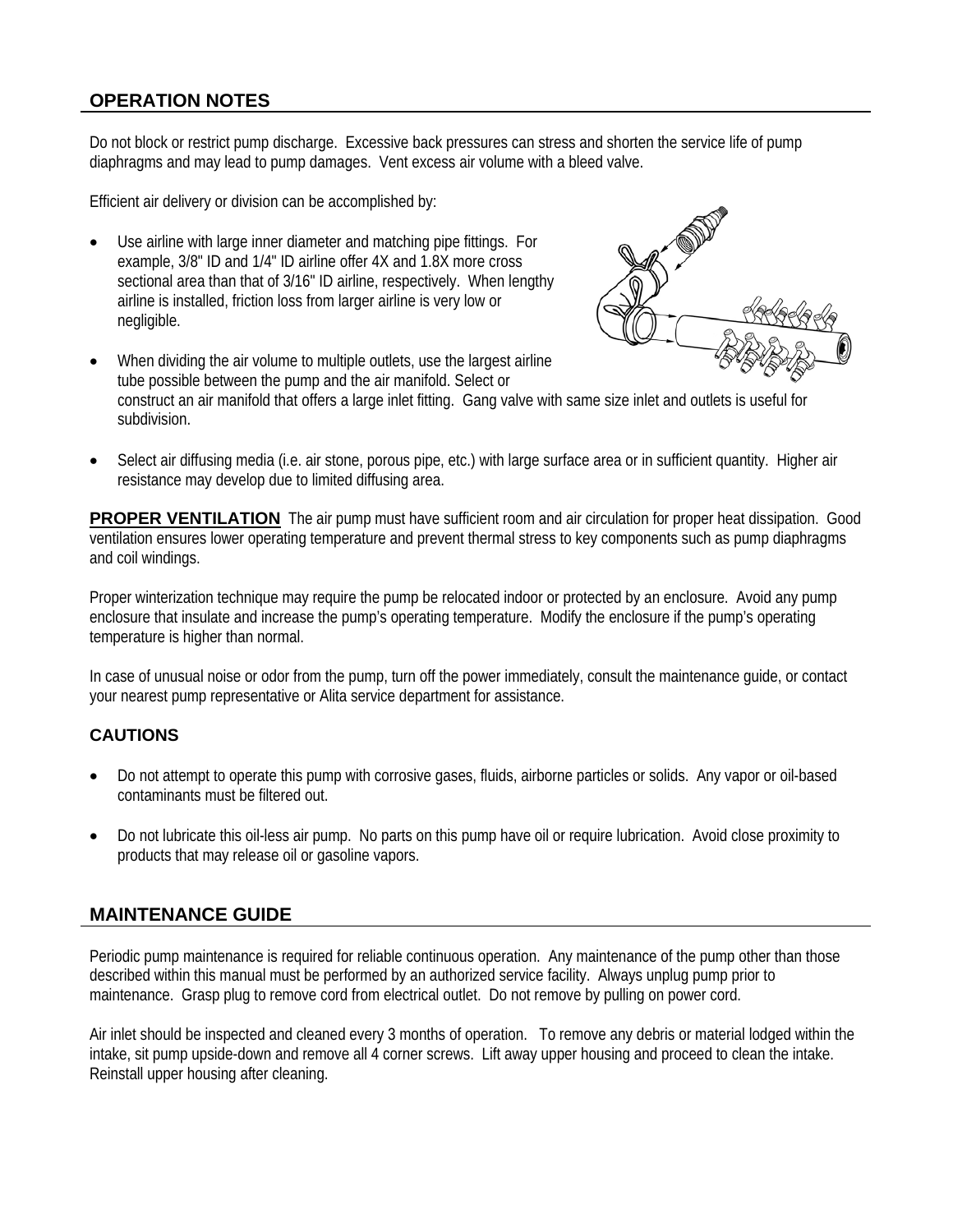Diaphragm module replacement is recommended for every 24 months of continuous operation or after 20,000 hours of use. If the pump makes an abnormal noise or if the discharged air volume and pressure is extremely low, turn off the air pump immediately. This may indicate a worn or damaged diaphragm, which needs to be replaced. Diaphragm Replacement Kit (Part No.: DRK615) can be ordered from Alita Industries or from your local Alita representative.

#### **Diaphragm Module Replacement Procedure**





- 1. Set pump upside-down and remove all corner screws (4X) with socket wrench or screw driver. Return pump to upright position and lift away upper pump housing.
- 2. Slide down the silicone band and detach the rubber L-tube from each Diaphragm Housing with care. Do not damage the L-tube.



- 3. Select a Diaphragm Housing on the pump, remove its 4 corner screws then pull away the housing. Proceed to remove the Hex Nut and Washer from center of the Diaphragm then slide the entire Diaphragm Block away from Magnetic Rod and Core Frame.
- 4. Select a new Diaphragm Block assembly from the DRK, ensure the rim of new Diaphragm is firmly embedded into the groove of Diaphragm Frame. Then match new Diaphragm Block to the Core Frame and secure to the Magnetic Rod with Washer and Hex Nut.
- 5. OPTIONAL: Apply 1 or 2 drops of threadlocker (use only removable grade) over the hex nut and the exposed thread of magnetic rod screw.
- 6. Install new Diaphragm Housing and secure with 4 corner screws.
- 7. Attach rubber L-tube to the Diaphragm Housing and secure with silicone band.
- 8. Repeat procedure #3 through #7 to replace old diaphragm module on the other side of pump.
- 9. Inspect the position of Magnetic Rod from the top. Confirm that the Magnetic Rod is centered between and NOT in contact with the two Electromagnets.
- 10. Install upper pump housing, and secure to pump firmly with all 4 corner screws.

For repair service contact Alita Industries for instructions and to receive an authorization number prior to sending the pump. Alita Industries will not be responsible for any lost or misdirected package.